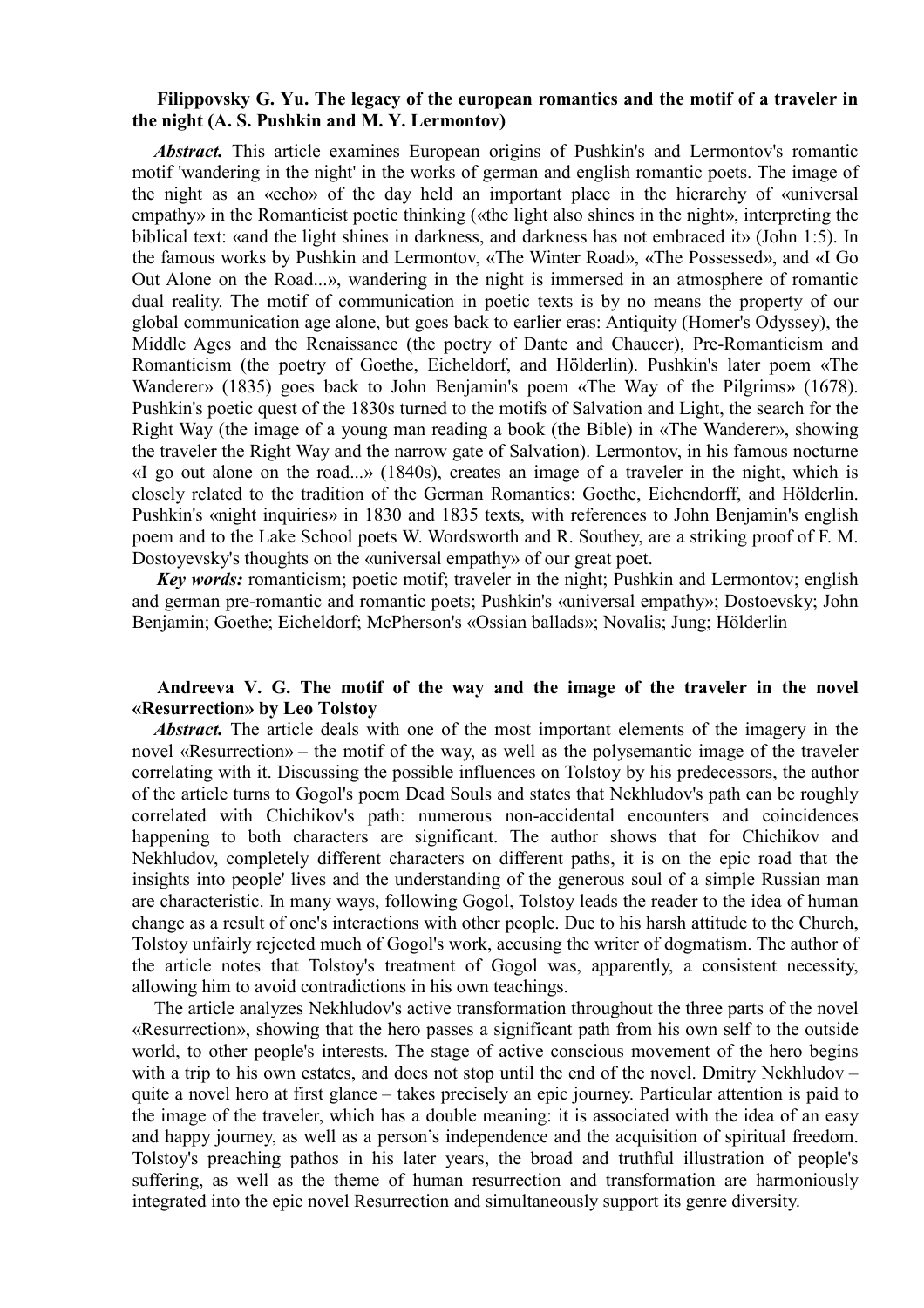*Key words:* Leo Tolstoy; Nikolay Gogol; Homer; epic novel; epic; motive of the path; image of a traveler; changing hero; people; preaching pathos

## **Melnik V. I. One more idea of V. I. Dal: Dictionary of russian writers**

Abstract. This article reviews for the first time the materials of V. I. Dal's «Notebook», published quite recently. It turns out that V. I. Dal made an attempt to compile a dictionary of russian writers. The approximate time of the work is substantiated between 1847–1855.

In fact, the book is a draft attempt to write dictionary entries about certain authors. The alphabetical list includes 39 names, usually of less known authors, not previously included in existing dictionaries.

The social status of the writers is of the greatest interest, since the authors selected by Dal are in the field of his professional and spiritual interests: they are either civil servants, like Dal himself, or clergymen. At the same time, Dal's own professional interests played an important role in selecting the names for the «Notebook»: medicine, ethnography, Slavic studies, etc. In this sense, Dal's Dictionary in its original form is partly autobiographical. The largest group of writers included in the «Notebook» are clergymen: bishops, and sometimes ordinary priests having their works published. Of the 39 names presented in the «Notebook», 17, that is, almost half, are the names of priests.

The structure of the dictionary entries and the principles of Dal's work on them are analyzed: he selected the author, whose biographical article had recently been published, first retold this article in his own words, emphasizing certain points, sometimes adding a certain degree of artistic expression to them; then largely expanded the bibliographical section of the entry, turning to existing reference books by A. Smirdin and D. Olkhin. Apparently, Dal wanted to continue his compiling work, but he was distracted by other plans.

*Key words:* V. I. Dal; «Notebook»; idea; dictionary of russian writers; clergy; sources; principles

## **Boldyreva E. M. Overcoming blindness and the music of memory: common motives in the stories by Wang Meng, V. Shukshin, and K. Paustovsky**

*Abstract.* The article examines the system of echoing motives in the stories by Russian writers V. Shukshin «The Sun, the Old Man and the Girl» (1963) and K. Paustovsky «The Old Cook» (1940), and the Chinese writer Wang Meng «Listening to the Sea» (1982), where the central place in the artistic space is taken by a steady dyad of characters based on gender and age antinomy: a blind old man and a young girl. The author of the article examines the story of Wang Meng «Listening to the Sea» in the motive context of the Russian literature of the mid-20th century, which allows to emphasize new meanings in it and to identify artistic universals that create a multi-dimensional, multi-level space of the text. The influence of foreign literature on Van Meng's style acts as a communicative mechanism without which the writer's creative evolution is impossible. The article highlights many motive and image echoes that are significant to the writers' artistic world: the archetype of the wise old man, whose universal characteristics are embodied by the heroes of all three stories with various degrees of «purity»; motives of blindness, insight and epiphany, the motive of symbolic overcoming blindness through music and memory, the motives of silence and death. The article concludes that the actualization of the intertextual ties in Van Meng's story allows us to read it as an artistic representation of the key universals of the XX century culture, as a work about blindness and epiphany, about death and rebirth, about eternity and omnipotence of art, about the resurrecting theurgical power of memory, and in this sense, the story becomes a kind of «genetic dossier», where the principles of the «letter of memory» in the later Van Meng's works are formed. These principles were most forcefully expressed in his famous novel «Metamorphoses, or a Game of Folding Pictures» which allows to consider working with memory, including cultural memory, as an integral basis of Van Meng's work, helping to put together the disconnected images of the past into a coherent picture of «memory elision».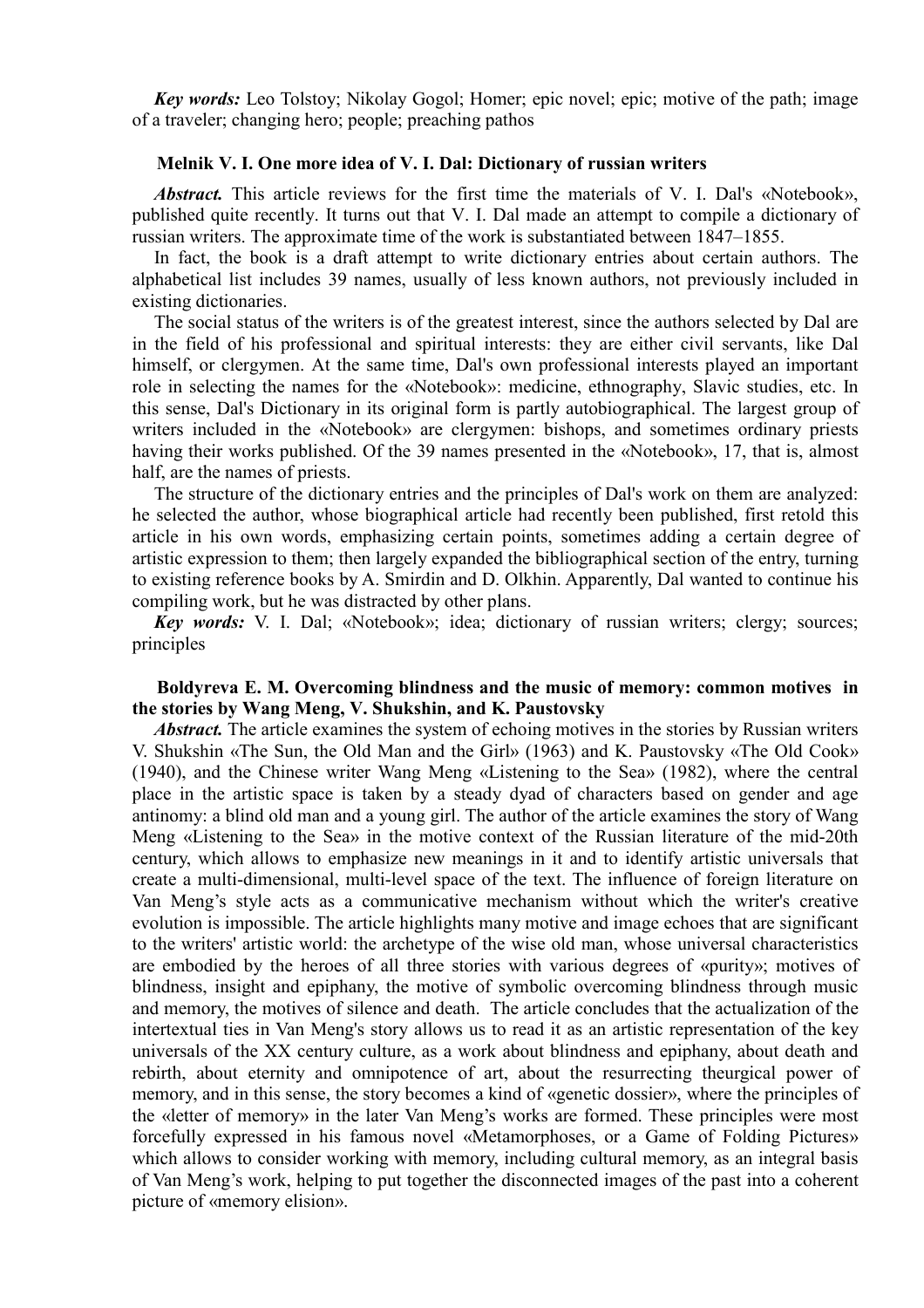*Key words:* Van Meng; V. Shukshin; K. Paustovsky; archetype of the wise old man; motive; symbols of blindness; silence; music, category of memory; category of death

## **Dubakov L. V. Gender and overcoming it in the work of A. L. Ivanchenko**

*Abstract.* The article is devoted to analysing the perception of concepts related to the human sex in the novels and essays of A. Ivanchenko. The article specifies that this author's prescription is primarily due to Buddhist philosophy. The novel «SWEDENBORG. The Separate Life of the Genitals» demonstrates the external suppression of man's higher spiritual movements, and, as a result, the moral and mental decay due to the hero's absorption in the lust for existence, especially the lust for sexuality. It is one of the basic darkening aspects of Buddhism that plunges one into suffering: sensual attachment, or raga, which Ivanchenko believes to be the main one. The artistic conception of the novel «SWEDENBORG. Separate life of the genitals» is also due to the symbolic (phallic) interpretation of the title image in N. Gogol's novel «The Nose» and the mysticism of E. Swedenborg, who also discussed the posthumous consequences of adultery. The hero of the novel takes a dual position: on the one hand, he realizes and exposes to the reader the corrupting nature of modern reality, on the other, he accepts this situation and thus debunks it even more by the example of his own life. The novel «Monogram» and essays included in the cycle «Homo Mysticus». «The Sutras of the Sunstroke» offer various Buddhist ways to overcome gender and, more broadly, sensual affection to samsaric reality: comprehending the consequences of bad existence, discovering the illusory nature of a person, turning to meditation cultivating aversion to the sensual in the human mind.

*Key words:* A. Ivanchenko; Buddhism; meditation; lust; samsara; N. Gogol; E. Swedenborg

## **Chekunova M. A. The new media-discourse culture and modern political communication studies**

*Abstract.* The purpose of the study is to conduct a structural and semantic analysis of the new culture of media discourse in the context of contemporary political communication studies, which includes political rhetoric, symbolic communication, text and implied sense of messages. This article examines three types of political communication, developed under the influence of certain trends in forming the political environment, the need to substantiate changes in society and the transformation of a one-way dialogue between the authorities and the citizens of the country into an interactive process. The conclusion is that a new culture of media discourse between candidates and voters has been formed. A new type of cross-cutting communication «top-to-bottom and bottom-to-top» allows the citizens to actively participate in choosing the ways of social and political development through new media (websites, social networks, Internet forums, government portals, and video content resources). Modern media play a vital role in political communication and open new ways to mobilize public opinion and motivate voters to participate in socioal and political activities. Every political party advertises itself in social networks, on websites or video streaming channels (YouTube, etc.) to appeal to the widest possible audience. The thoughtful use of Internet resources helps to form a positive reputational image of a politician, activate civil society, and at the same time increases the effectiveness of forecasting management processes. The online component of the 2021 election campaign has become a major innovative element of the 21st century political communication model. The new culture of media discourse promotes a greater and more effective impact on society, youth, and the civic population in general.

**Key words:** media culture; political communication; mass media; internet resources; social networks; political talk shows; power; civil society

## **Slyshkin G. G., Malygina L. E., Pavlova E. S. Linguistic security in the context of value,**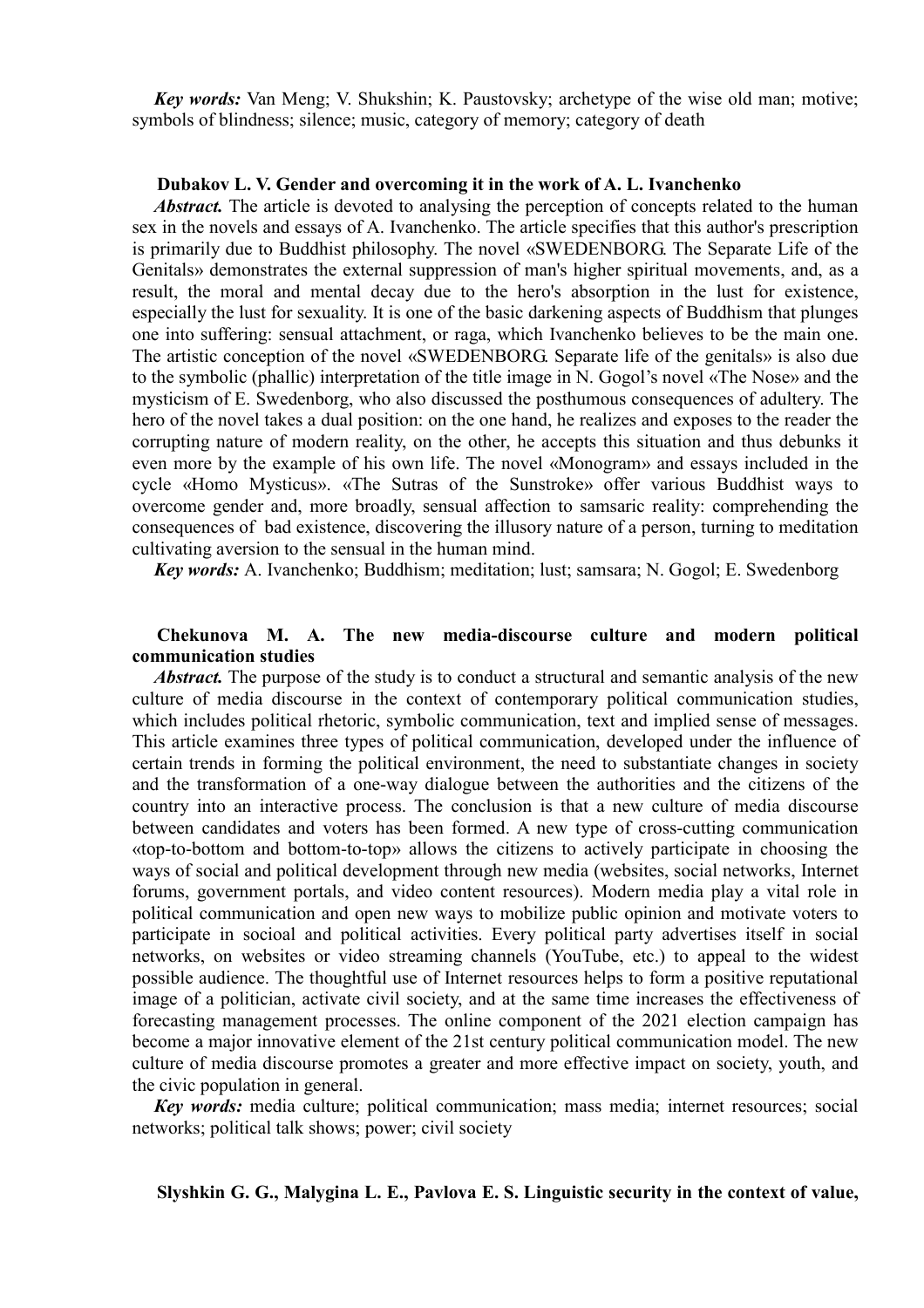## **ideological and social changes**

*Abstract.* The work is devoted to analyzing the phenomenon of human language and information security in modern media discourse. This article examines some approaches to understanding communicative manipulation techniques through media coverage of «antivaxxers». The authors of the article carried out a discourse analysis of 100 media materials from the beginning of the pandemic in March 2020 to December 2021. The model of manipulation based on the image of the «enemy», its strategies and tactics are analyzed. The appearance of such concepts as «covid-dissidence» and «vaccin dissidence» and their impact on society are traced. According to the results of the study, the authors offered markers to identify signs of manipulation in mass media texts on the topic of «anti-vaxxers», such as the lexicon on fascist themes, lexicon on the themes of fear and aggression, invective words and the use of precedent personalities and phenomena for this topic. One of the mechanisms to counteract the negative communicative influence based on the National Security Strategy 2021 and announced by the President of the RF V. V. Putin is an obligatory elementary rhetorical training for schoolchildren and students in the system of secondary and higher education, forming skills of receptive and productive types of speech activity, speech interaction skills, dialogue skills, as well as improving the methods of teaching rhetoric in pedagogical universities with an emphasis on the meta-subject approach.

*Key words:* linguistic security; information security; media discourse; manipulation techniques; markers of manipulative texts; anti-vaccination; rhetorical training of schoolchildren and students

## **Petrova E. A. The comparative analysis of phraseological units with the names of domestic animals in the English and Russian languages**

Abstract. The article is devoted to phraseology, one of the most complex linguistic phenomena at the junction of various sciences – lexicology, grammar, stylistics, phonetics, language history, history, philosophy, logic and regional studies, which is investigated using a particular research method. The article aims at conducting a comparative analysis of idioms with the names of domestic animals in russian and english. The methodological basis of the study is theoretical works related to classification and semantic analysis of phraseological units, which are not onlycollocations with complicated semantics, but also units of mental representation. It is emphasized that the phraseological units under consideration contain culturally significant information, which is expressed in both denotative and connotative aspects of meaning. A comparative analysis of phraseological units in english and russian shows that english phraseological units, without an equivalent in russian, are often translated in a descriptive way. The author explains this by the fact that phraseological units are verbalized in a certain logosphere of the language culture, connected, on the one hand, with linguistic consciousness and thinking, and on the other, with the linguistic picture of the world. The article points out that the concept «animal» has a universal meaning and national peculiarity, generalized in the national linguistic picture of the world. The attention is drawn to the fact that the english phraseological units with animal names do not coincide partially or completely with their russian equivalents on the figurative basis due to national peculiarities. In conclusion, the number of english phraseological units denoting dogs with negative connotations is much greater than the number of phraseological units with positive emotional connotations.

*Key words:* phraseological unit; picture of the world; cognition; mental representation; logosphere; archiseme; alternant

### **Mikhailova O. E. Vocabulary of colors in I.S. Shmelev's novel The Ways of Heaven**

*Abstract.* The article analyzes adjectives with the meaning «color» in the novel The Ways of Heaven by I. S. Shmelev. Despite the attention of modern researchers to the last work of the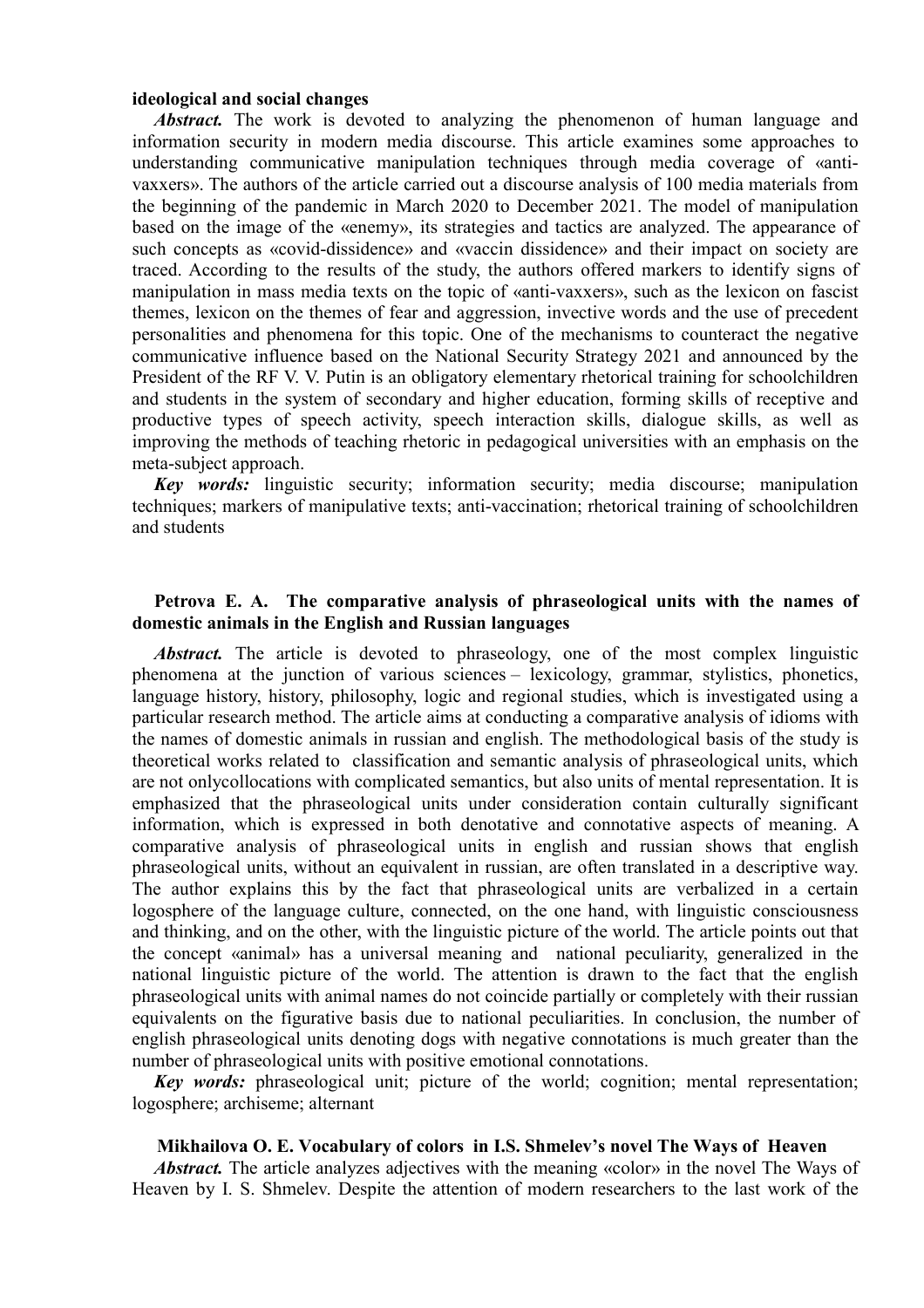writer, the language of this novel has not been studied enough yet. The subject of the research is lexemes with the meaning «color», from the point of view of their functionality and semantic content.

 The purpose of the article is to determine the main ways of creating the world view of colors in the literary space of the novel The Ways of Heaven. Researchers pay attention to the fact, that the vocabulary of colors is highly frequent and polysemic and becomes a symbolic feature of the author's individual style especially in I.S. Shmelev's last work.

 Along with the main colors, mixed colors also play an important role. They are presented in the text by compound names that include two colors and are formed by combining word stems and a whole word, paired nominations consisting of names of the main color and its shade.

 To describe the events taking place in the text of the novel, I. S. Shmelev uses lexemes, in which the semantic element «light» can be traced. It is shown that the words denoting colors in the novel The Ways of Heaven have a number of functions in the structure of the text : 1) nominative: taking part in creating the real plan, everyday space of the novel; 2) emotionalevaluative: lexemes of this group convey the inner struggle of the characters, their attitude to the current events; 3) psychological: reveals spiritual torment of the characters, their reflections; 4) religious-axiological: reflects the author's religious ideas about the world.

*Key words:* literary text; words denoting colors; lexeme; semantic structure of the word; worldview; individual author's style

#### **Kulakovsky M. N. Functions of parentheses in V. V. Nabokov's poetry and prose**

*Abstract.* The article examines peculiarities of using parentheses in V. V. Nabokov's lyrics and prose. The author characterizes the main directions of analysing parentheses in modern linguistics (analysis from the functional point of view, taking into account the genre specificity of the work in the aspect of communicative registers of speech, from the point of view of dialogue organization of the text, as a way of actualizing information in literary text, as a marker of actualizing irony, as a means of implementing the category of chronotope, as a means of organizing the metatextual structure of the work, as a syntactic construction and syntactic process, as a means of stylizing the literary text). The article determines the most characteristic functions of parentheses in the texts of the author, the connection of parentheses with various text levels, their role in the overall structure of the artistic text. Not only the most typical, but also the unique functions of parentheses in V. V. Nabokov's poetry and prose are described in detail. The author highlights the main aspects of language game in the framework of parentheses, as well as the means of interaction between the parentheses and the main context in V. V. Nabokov's poetry and prose. The main functional features of the parentheses are determined in terms of the interaction of various informative and subject-speech plans of the text, intertextual relations, as well as in terms of forming the spatial and temporal structure of the work. The analysis carried out in this study identifies the most typical functions of parentheses in V. V. Nabokov's works: switching (and combining) different temporal plans of the work, modeling communication between the narrator and the reader (organizing a conversational game with the reader), motivating the artistic image, detailing, forming comparisons, and conveying evaluative information.

*Key words:* parentheses; literary text; individual author's style; functions of parentheses; space-time plan; subject-speech plan; emotional-evaluation information; clarification; comparison; intertext

## **Annushkin V. I., Yi Hui Hui Business communication course in Russia: assessments and concerns**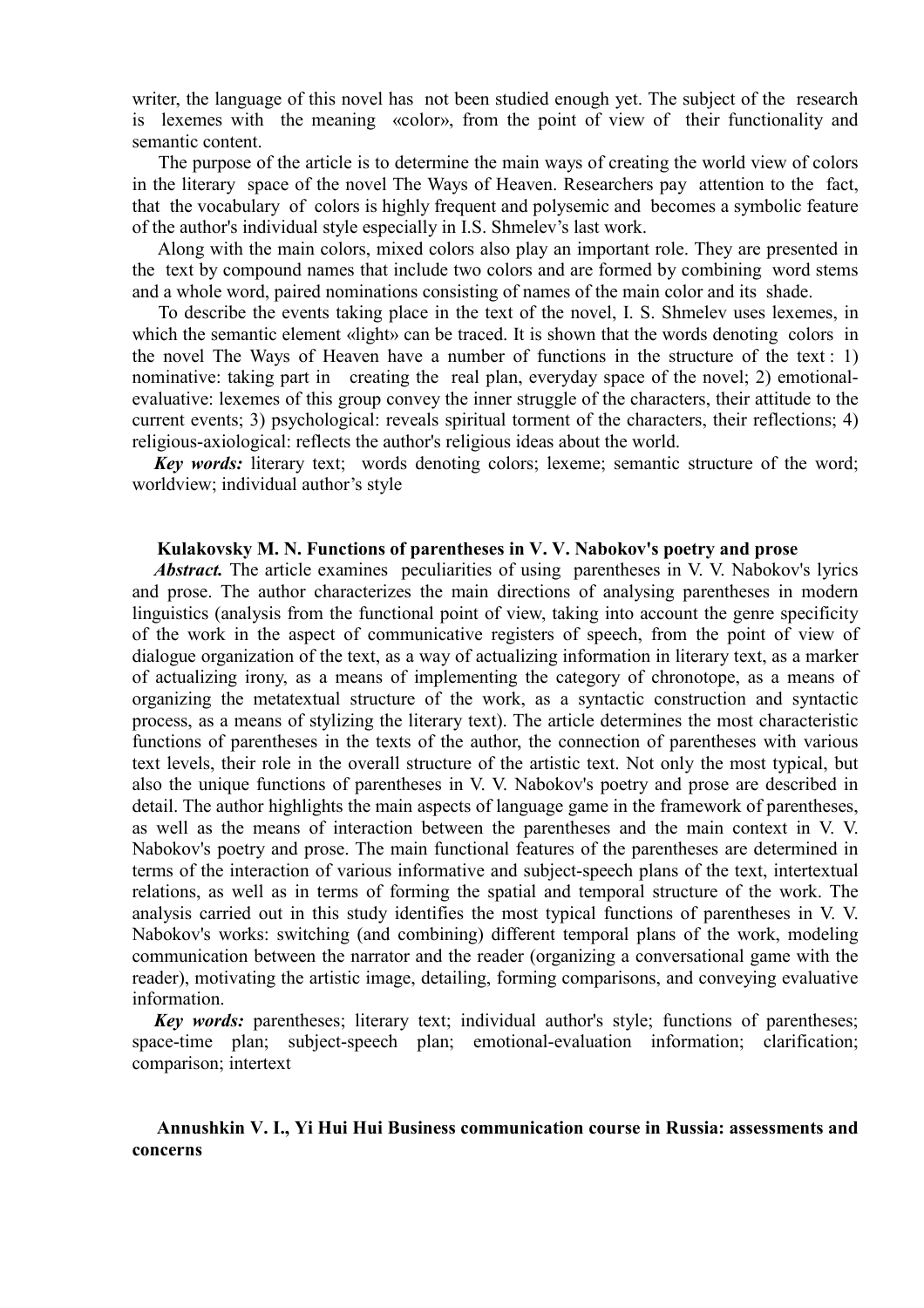*Abstract.* The article deals with the problem of teaching business communication in situations of starting professional activity, in situations related to employment and further professional education. Particular attention is paid to the forms of organizing vocational training in Russia.

The authors determine the concept of modern business communication and its importance. Not only do the problems of communication attract considerable attention among people of different ages, professions and education, but, above all, they are an essential component of any specialist's professional competence. A modern specialist needs knowledge in the field of business communications to be able to understand communication partners, establish contacts with them, conduct business conversations, negotiations, and master the basics of public speech.

The features of business negotiations are described in the article. Negotiations is business communication with the aim of reaching a joint solution. Throughout our lives, we negotiate, exchange commitments and promises. Whenever two people need to come to an agreement, they must negotiate. Negotiations proceed in the form of business discourse on issues of interest to both parties, and serve to establish cooperation ties. Negotiations differ significantly in their goals: signing a supply contract, a contract for conducting research or design work, an agreement on cooperation and coordination of activities, etc.

The authors consider the process of teaching professional business communication in Russia. Business (professional) communication is the most common and complex type of communication between people in society; without it, interaction in the field of economic, legal, diplomatic, commercial, and administrative relations is impossible. The ability to successfully conduct business negotiations, to draw up a business document competently and correctly, and much more has now become an integral part of the professional culture of any person: a manager, a leader at all levels, a referent, an employee. To achieve high performance in almost any professional activity, it is necessary to possess a certain set of information, knowledge, ideas about the rules and principles of business communication. «Business is the ability to talk to people», say enterprising Americans.

The most popular business communication training courses in Moscow have been studied in the article.

*Key words:* business communication; business correspondence; business letter; document; business speech; report; forms of business communication; training; business negotiations; course training

## **Morozova O. A. Thematic groups of euphemisms with gradual semantics in Russian**

*Abstract.* The changes taking place in modern society are naturally reflected in the language. The place of euphemistic substitutions has always played an important role in communication: «unpleasant» and «uncomfortable» designations of processes, objects or phenomena are replaced by more appropriate ones in each specific speech situation. Euphemisms are constantly used in politicians' speeches, analysts' speeches and descriptions of economic processes, announcing military actions or presenting innovative implementations. Household subjects, human physiology and anatomy are unthinkable without the use of descriptive phrases and formal improvement of the designated object and phenomenon.

The purpose of this study is to consider the spheres of human activity and identify the main thematic groups of the use of euphemistic substitutions. The article analyzes the main features of euphemisms and the presence of graded semantics in the studied language units.

The research uses the methods of search and descriptive analysis, classification and analytical approach.

The relevance of this study is due to the use of a large number of allegorical vocabulary in modern Russian and the need to distinguish **euphemistic substitution** from **distortion of the meaning** of the utterance.

The article clarifies the definition of the concept of **«euphemism»**, highlights the main thematic groups of euphemisms, examines the spheres of use and dissemination of this linguistic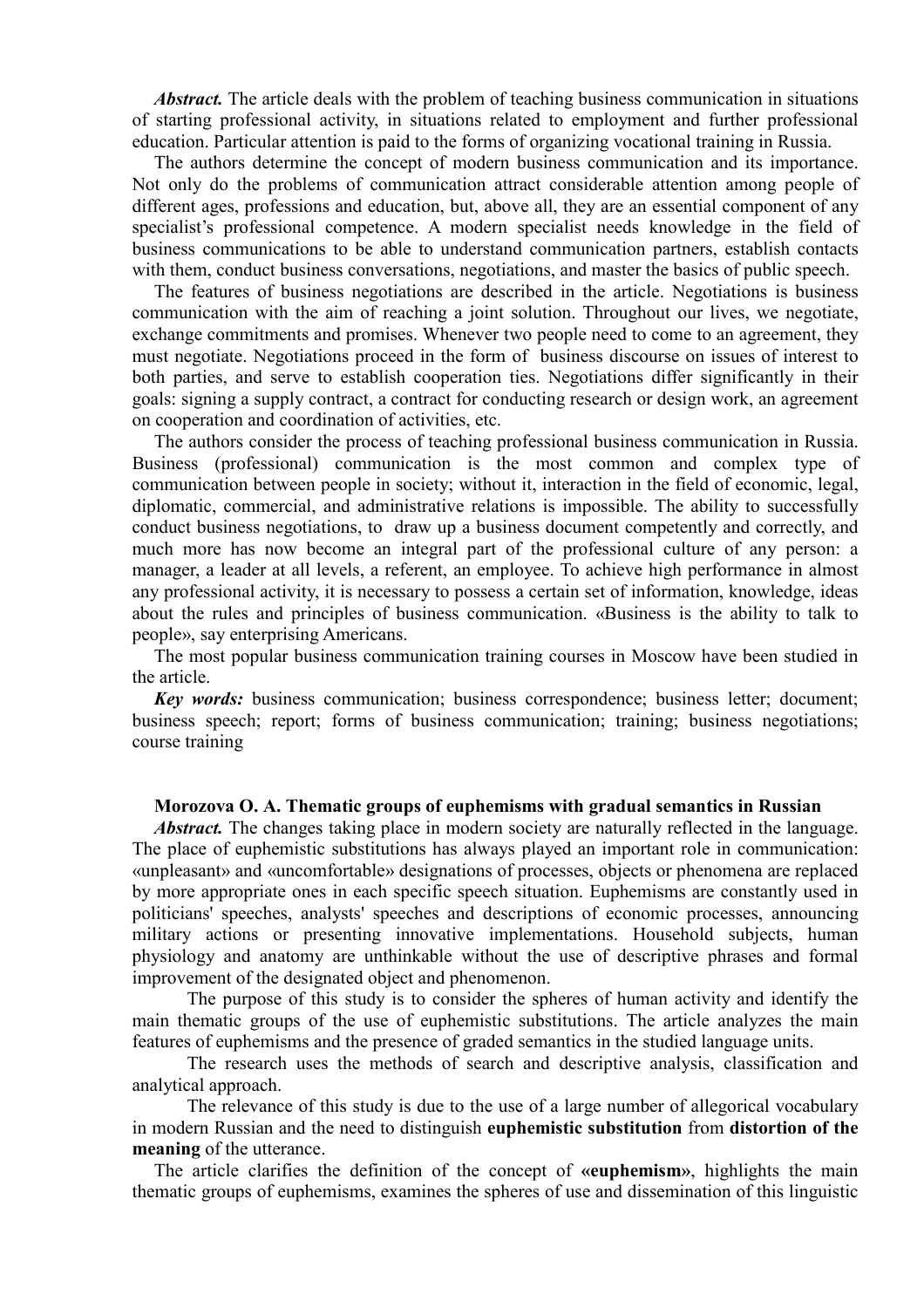phenomenon, examines the influence of euphemisms on the process of intercultural communication. The presence of a gradual component in the considered linguistic units [euphemisms] and the description of the gradation scale in euphemisms is established for different reasons; the subjective contextual nature of a specific linguistic fact is revealed and, based on illustrative material taken from the National Corpus of the Russian language, the existence of **measuring relations** between denotation and euphemistic substitution, between euphemisms of the same word used in different communicative situations and with different stylistic connotations is proved.

*Key words:* euphemism; gradation; measure and degree; thematic group; sphere of euphemization

# **Vishnevskaya G. M., Zverev M. E. On cortical mechanisms of rhythmic interference in non-native speech**

Abstract. The present article is aimed at describing linguistic and cortical mechanisms of language and speech interference with a focus on rhythmic elements of sound speech. The role of cortical mechanisms in sound speech communication is only commencing to be understood by different scientists. In turn, verbal communication itself can be described as a dynamic quasiregular and regular transformation of linguistic and extra-linguistic units. Some linguistic (rhythmic) interference phenomena, dealing with «negative language material» (L. V. Shcherba), play an extremely significant role both in linguistics and in some related fields of scientific knowledge. Rhythm (verbal and non-verbal) can be defined, on the one hand, as a form of moving and structuring matter, on the other hand, as an omnipresent peculiarity of living and non-living matter along with time and space. It is noted that verbal rhythm, being part of universal rhythm, is formed by means of all linguistic strata and all their units and features (graphic, phonetic, morphological, syntactic, etc.). It is also emphasised that any rhythmic system exists in the linguistic hierarchically structured pattern, that is to say, it cannot be referred only to prosodic, lexical, or semantic structures. The main features of rhythmic patterning of native and non-native English speech are analysed. It seems to indicate more deeply some of the issues related to phonetic sciences in general and verbal and non-verbal rhythmology in particular in keeping with the framework of neurophonetic theory and multi-paradigmatic approach to any linguistic code.

*Key words:* neurorhythmology; linguistic and cortical mechanisms of interference; rhythmic interference; rhythmic universals; systemic approach; rhythm of native and non-native speech; metadisciplinary approach

# **Lukin O. V. «Worked consciously for future generations»: academician O. N. von Böhtlingk and development of comparative historical linguistics in the 19th century**

*Abstract.* The article considers the biography and scientific work of O. N. Böhtlingk, a prominent Russian linguist and academician. The topicality of the research comes from the persistent scientific interest in the history of linguistics and its branches, as well as ongoing examination of scientists' biographies from the standpoint of narrative linguistic historiography. The author of the article looks at different sides of the scientist's work, paying special attention to his Sanskrit and Turkic studies. It is well known that an overwhelming majority of his works were in Sanskrit studies. O. N. Böhtlingk's most outstanding works in this area were the Sanskrit-German dictionaries. «The Great Petersburg Dictionary» was published in St. Petersburg in seven volumes between 1855 and 1875, its concise version was issued in the period from 1879 to 1889. His Turkic studies are no less significant: his work on the Yakut language has become and still remains one of the first fundamental ones. The novelty of the paper is explained in the following statement: O. N. Böhtlingk's scientific works paved the path for further development of more than only these two branches of linguistics. His numerous works have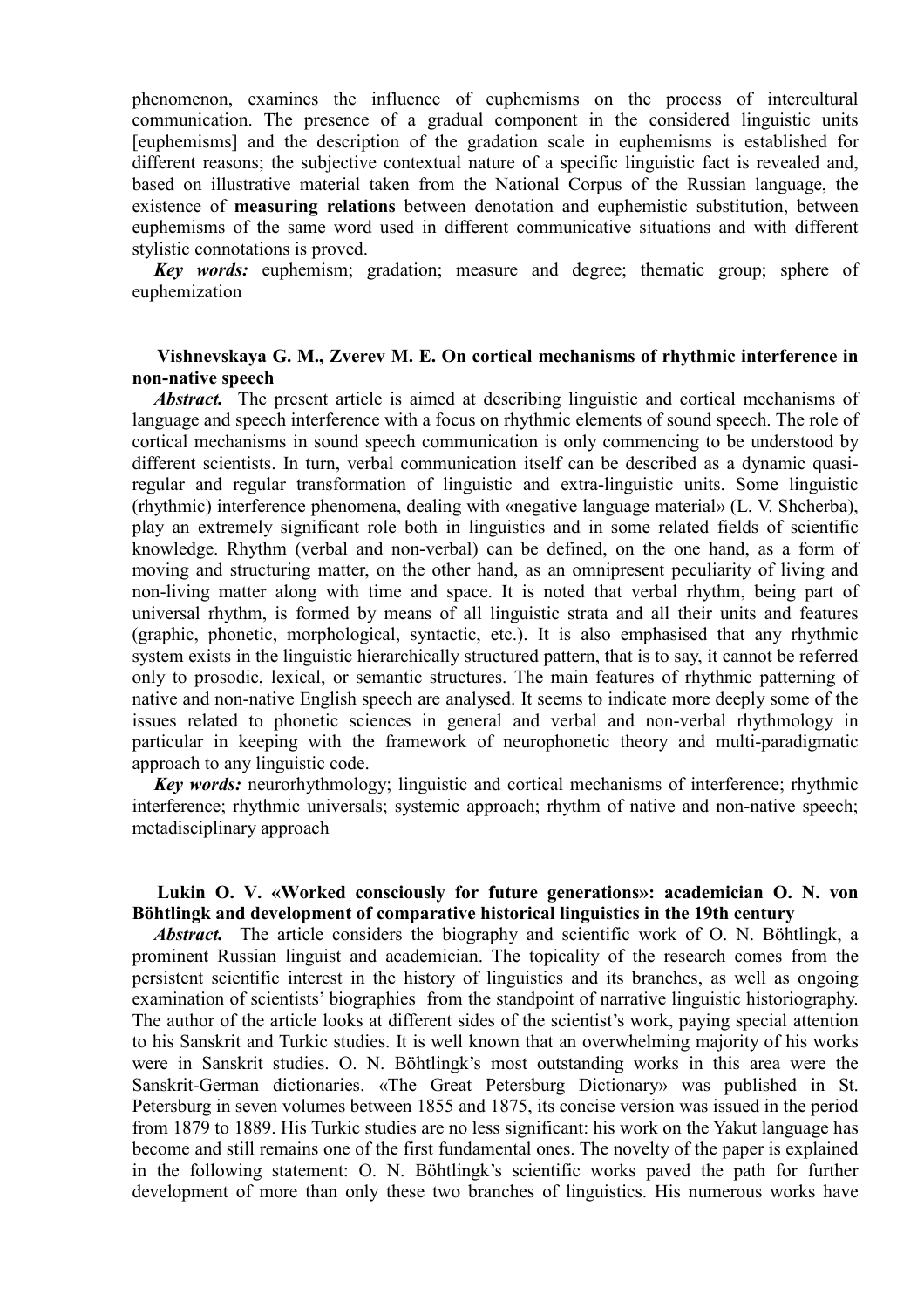become the factual and methodological basis for the development of comparative historical linguistics, not only of Indo-European languages but also of other language families. The academician's works written in the middle and at the end of the century, turned out to be relevant and in demand in the frame of other linguistic paradigms. Of particular interest to the author is also the linguist's social circle, which included not only major scholars from the German diaspora in the Russian capital, but also the most prominent representatives of Sanskrit studies and comparative historical linguistics, whose recognized center was Germany.

*Key words:* narrative linguistic historiography; O. N. Böhtlingk; comparative historical linguistics; Sanskrit studies; Turkic studies; XIXth century; Russia; Germany

# **Ermakova L. A., Lavrova S. Y. Depiction of referential situations in the evaluative semantics of Russian and English proverbs with the lexemes «nachalo» / «konets» and «beginning» / «ending» and their semantic representatives**

Abstract. The article presents an analysis of referential situations in Russian and English proverbs with the semantics of 'beginning' and 'ending', extracted by the continuous sampling method from the lexicographic discourse of Russian and English dictionaries. The object of the analysis is Russian and English proverbs with the lexemes «nachalo» / «konets» and «beginning» / «ending» and their semantic representatives. The subject of the analysis is referential situations that have received linguistic expression in the evaluative semantics of the paroemias under consideration, in which propositional meanings, assigned to such universal concepts of the naive picture of the world as «beginning» and «ending», are revealed. The main goal of the study is a semantic-pragmatic analysis of evaluative paroemias with abstract nouns «nachalo» / «konets» and «beginning» / «ending», as well as their derivational and semantic representatives. Russian and English proverbs analyzed in the context of referential situations are considered as certain types of semantic statements. The results show that, as a rule, paroemias with the lexemes «nachalo» / «konets», «beginning» / «ending» and their semantic representatives reproduce a knowledge-warning, knowledge-advice or a knowledge-statement. The specificity of the referential situations described in the utterances of both Russian and English paroemias with selected lexemes and their semantic representatives classifies them into controlled – uncontrolled, specified – non-specified. It is noted that the concept of evaluation permeates almost all the proverbs of both languages, but the semantic form of its representation in different constructions is not the same. It is concluded that in the languages under study the speakers evaluate the same referential situations differently, taking into account the specifics of the national and cultural characteristics of the Russian and English languages.

*Key words:* referential situation; evaluative semantics; Russian and English proverbs; lexemes «nachalo» / «konets»; lexemes «beginning» / «ending»; semantic representatives; lexicographic discourse

## **Barenkova V. M. Internet-memes as object of linguistic research from the position of national and political tolerance**

*Abstract.* Now the Internet is one of the main means of social communication and information interchange, which is carried out within the framework of the information field created with special technologies. Undoubtedly, in the hands of skilled manipulators the Internet can turn into a rather powerful and dangerous psychological weapon attacking people's mind. One of such means of mass influence is the meme with national and political content. These comic pictures with laconic posts have become the cause for initiation of numerous legal proceedings. The purpose of the research is to investigate the opinion range that reflect peculiarities of the youth reaction concerning the Internet-meme with the national and political background and their tolerance level. The scientific novelty of the work is that the author examines the features of Internet memes with national connotations and approaches to identify offensive connotations in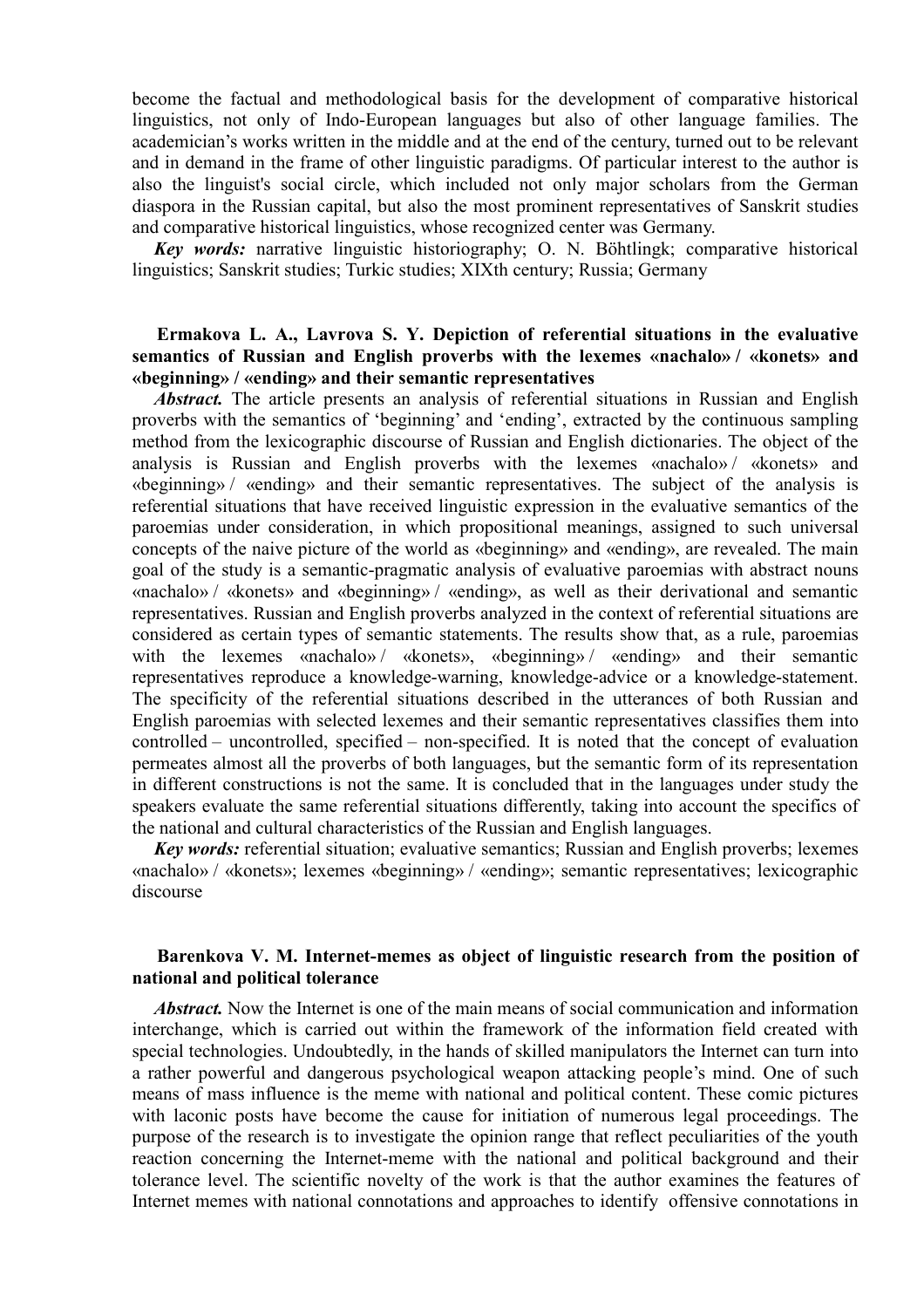them. Besides, to reveal the degree of influence of the Internet-memes on recipients and their personal assessment of this information and communication phenomenon, anonymous questioning was carried out. The meme is a joke, sneer or criticism expressed by means of certain language means: more often, it is a picture with a laconic phrase spread throughout the Internet by various means. It usually causes particular interest and emotional response in the recipients. It has a certain urgent and topical problem in its background. Thus, the Internet-meme represents certain latent mechanism of speech influence. The basis for criminal prosecution for distributing memes online is primarily Article 282 of the Criminal Code of the RF concerning extremism. At present, approaches to linguistic examination of memes are just being developed; it is often hard to prove the presence of offensive and extremist implications in the media object. The analysis of the studied information allows to establish that a meme whose propagation can cause legal proceedings and which represents certain danger to our society should possess the following characteristics: 1) aggression appeal, 2) offensive content, 3) propagation via massmedia and the Internet, 4) net relapse. The carried out experiment leads to the conclusion that Internet-memes are psychological means effective enough to influence people. Nevertheless, its influence is not equivocal and depends on the recipient's mood. Undoubtedly, the issue of drawing up criteria for the linguistic analysis of memes to determine their danger to society is extremely relevant.

*Key words:* internet-meme; extremism; social survey; creolized text; offensive content; national and political tolerance

#### **Sharova A. A. Metaphorical image of modern Russian culture in the American press**

*Abstract.* The article deals with constructing the image of contemporary Russian culture in the US media. It states an important role of metaphors in this process. The most widely used metaphoric models of representing Russian culture are analyzed on the basis of a number of articles in three American newspapers – The New York Times, Newsweek and The Washington Post (2010–2020), including the models «culture is war», «culture is politics», «Vladimir Putin is the godfather of culture», «culture is the power of modern Russia» and «culture is Russia». The study shows that in most cases Russian culture in American press is looked upon in close connection with politics and V. Putin's personality. The research data prove that the majority of metaphoric word usages tend to form the negative image of Russian culture in the eyes of US readers. Such aspects as the close ties of culture and politics, conservatism and reluctance to accept western values, significant impact of the ruling elite and oligarchs on culture are assessed negatively. Rich cultural traditions, the scale of issues addressed in the sphere of culture and personal support of some cultural institutions and figures by the president get the positive evaluation. At the same time culture is evaluated neutrally as the means of «soft power» – the ability to influence Russia's relations with western countries (as opposed to the hard power of constraint and financial influence). In general, the study proves that nowadays metaphors describing our cultural life in American press are mostly used not as expressive means, but as the means of showing the negative aspects of culture in contemporary Russia.

*Key words:* culture; image; metaphor; metaphoric model; metaphoric word usage; conceptual field; evaluation; positive image; negative image

## **Tsarenko N. M. Discourse marker as one of the indicators of presentation-interactive discourse (on the example of a russian beauty vlog).**

*Abstract.* Internet communication contributes to the satisfaction of a fundamental human need – the exchange of information. Any discourse is always a source of information and a regulator of human needs. One of the discourse types is vlog discourse. A vlog is a video diary where the author shares their views, thoughts and events of their life, thereby turning into action the functions of self-presentation and changing the recipient's conceptual sphere, as well as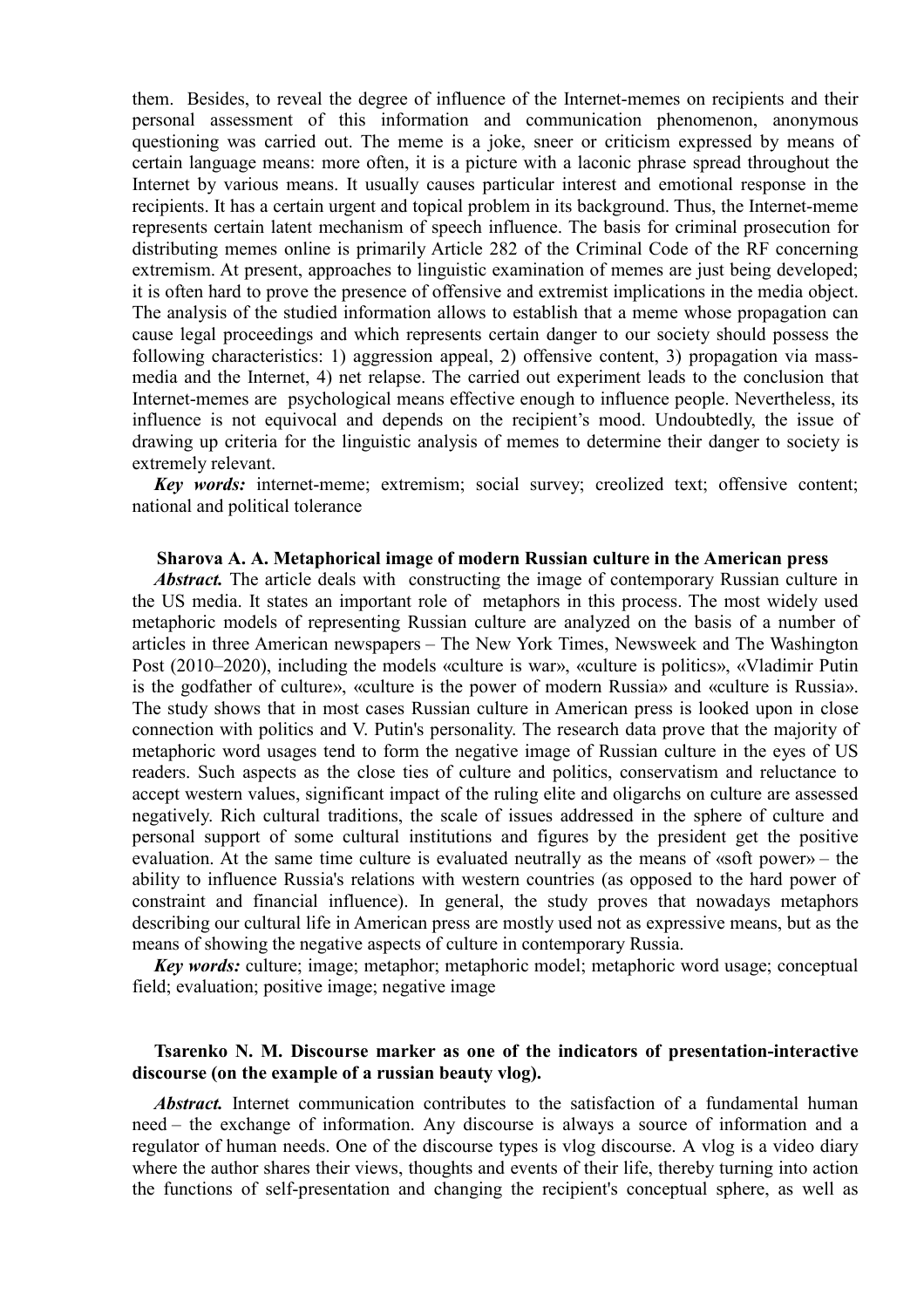exerting manipulative influence. A vlog has some features of presentation-interactive discourse.

The purpose of this study is to analyze the use and functioning of discursive markers in the discourse of a beauty vlog in russian. According to the results of the analysis the discursive markers can be classified as lexical-semantic presentems, reflecting cognitively mastered and subjectivized concepts of reality that affect the recipient of information. Discursive markers can belong to the class of presentems of contact, presentems of demonstration, emotive and personal presentems. Some of the discursive markers identified as a result of the analysis do not fit into the existing classification of presentems, but they can be combined into groups according to the principle of their cognitive-pragmatic functioning in discourse. Most of the discursive markers identified in the discourse of the beauty vlog perform the functions of logical organization of thoughts, their correct interpretation by the recipient and interactivising of Internet communication, creating conditions as close as possible to the conditions of face-to-face communication.

*Key words:* discourse; beauty vlog; presentation-interactive discourse; presentem; discursive marker; cognitive load; function

#### **Solovieva S. I. Linguistic specificity of french youth computer gamer jargon**

*Abstract.* This article discusses the features of the computer gaming jargon of the french youth. The main purpose of the study was a descriptive analysis of the features of french youth computer gaming jargon. The main task of the study was to classify computer gaming jargon by areas of use. Based on the materials of such sources as the dictionary «Vocabulary des techniques de l'information et de la communication (TIC)», the french-language Internet portal «Le Jargon Français» (the part that relates to computer and gaming jargon), as well as studies by french speaking authors (J.-M. Adam, I. Oseki-Dépré, A. Jeandidier, J. Lazar, etc.), the features of using computer gaming jargon were analyzed from the point of view of its classification by spheres. There was also an analysis of the formation of Internet slang which is widely used by French gamers and almost all young people who actively use computers. Special attention was paid to Anglicisms in the analyzed area, and it was concluded that the French computer gaming jargon actively borrows lexical units from the english language, either leaving them unchanged, or changing their spelling in accordance with the rules of the modern French language. A general conclusion was made: further systematic study of french youth computer gaming jargon will provide an opportunity for a deeper understanding of the language processes taking place in the field of modern french from the point of view of its functioning within the Internet discourse and computer gaming jargon.

*Key words:* french youth; jargon; gamers; computer vocabulary; abbreviations; Internet; french language; french-speaking users; communication

### **Dolgikh Z. B. On some lexical particularities of the Portuguese oenological discourse**

*Abstract.* The interest in wine as a cultural and value-semantic phenomenon led to the emergence and formation of a specialized language, the so-called oenological discourse, affecting both the description of the processes of beverage production and the evaluation of its color, aromatic, taste and other characteristics.

Due to the complex nature of the oenological discourse, which involves almost all spheres of human perception (except hearing), as well as the well-known complexity of verbalization and transmission of human sensations from one language to another, wine terminology could not remain out of the focus of linguists, interpreters and translators for a long time. The author of the article emphasizes the relevance of the studied issues and cites the studies of Russian and foreign linguists who have made a contribution to the study of oenological discourse.

The oenological discourse, characterized by an abundance of color, taste and aroma nominations, a high degree of imagery and expression, is considered primarily in the article from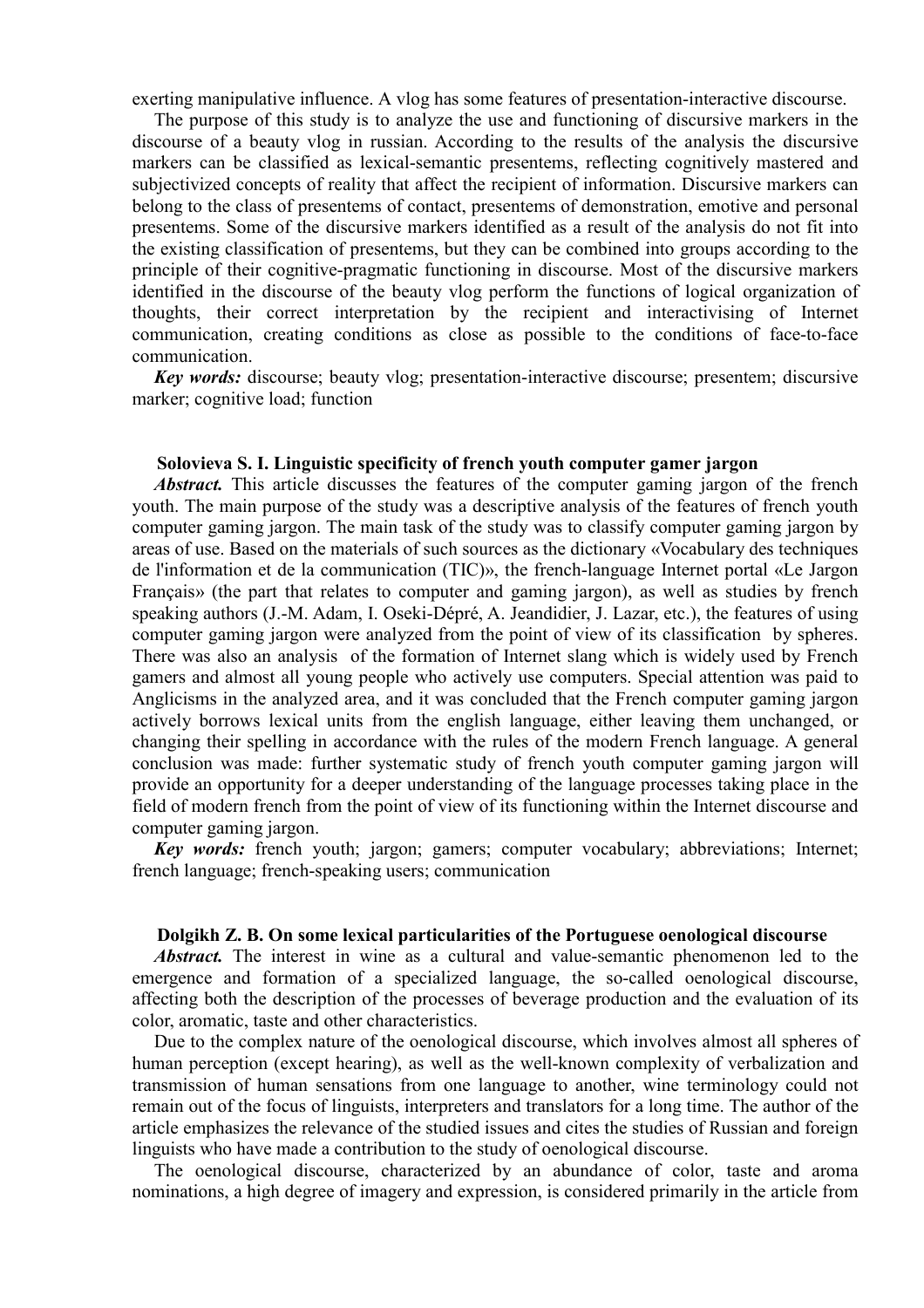the point of view of its lexical features. The author compares Portuguese and Russian organoleptic descriptions, analyzes lexical units that provide visual, olfactory and taste evaluation of wine. In the three thematic groups described («color», «aroma», «taste») there are adjectives whose meaning directly correlates with the existing nominations of shades of color, smells (aromas) and tastes, and there are those that fix sensations based on more complex and multi-layered comparisons with objects, objects or phenomena, can be associated with tactile perception (touching), going beyond linear designations and informing the recipient of some additional information. Decoding the meanings of such lexico-semantic units occurs exclusively in accordance with the level of awareness of the recipient, his experience and professionalism in this field. By the terms and phrases used by the speaker and the interlocutor, it is easy to determine the scale of their knowledge and the degree of their involvement in the area under study.

The author of the article comes to the conclusion about the amazing metaphoric features of oenological descriptions, revealing the deep cognitive mechanisms inherent in Portuguese and Russian speakers.

*Key words:* oenology; oenological; tactile; color; gustatory; olfactory; metaphoric; evaluation; semantics; discourse

## **Plotskaya Yu. V. Sources of synonymy in german dental terminology.**

Abstract. Currently, a large number of scientific works are devoted to the problem of researching terminologies in various fields. Medicine is one of the most rapidly developing industries, in turn the terminology, that serves it, is also developing. The appearance of new means and methods of treatment, apparatuses and instruments, technological processes and equipment entails the need for their nomination.

This work is devoted to the problem of synonymy in german dental discourse. The relevance of the topic is due to the presence of unresolved debatable issues concerning the legality of using synonymous terms in terminology in general and medical terminology in particular.

The purpose of the article is to identify and analyze in detail the sources of the emergence of synonymous terms that function in the studied terminology. The paper considers various points of view on the existence of the synonymy phenomenon in terminology, analyzes synonymic terms, investigates in detail the sources of synonymy and factors influencing its formation in german dental terminology.

The article presents the classification of the sources for synonymous terms, created on the basis of those proposed earlier, and adapted to german dental terminology. Descriptive and statistical methods were used in the study.

 As a result of a thorough analysis of the factual material, the author was able to reveal that the phenomenon of terminological synonymy is quite widespread in the studied terminology, and also to establish that 42 % of the term units of the studied sample have synonymous series. Concluding this work, the author suggests that the use of synonyms in professional communication of a dentist expands and deepens their professional linguistic picture of the world.

*Key words:* german dental terminology; synonymy; terminogenesis; medical sublanguage; alternatives

## **Petrova E. I., Naletova O. N. Translation of scientific and technical discourse terminology (on the example of instructions for operating agricultural machinery)**

*Abstract.* This article is devoted to the analysis of techniques and methods of terminological units translation on the material of scientific and technical discourse texts.

The rapid development of scientific and technological progress determines the practical need for the translation of scientific and technical documentation. Translation of texts and documents in scientific and technical discourse is an integral part of international economic relations and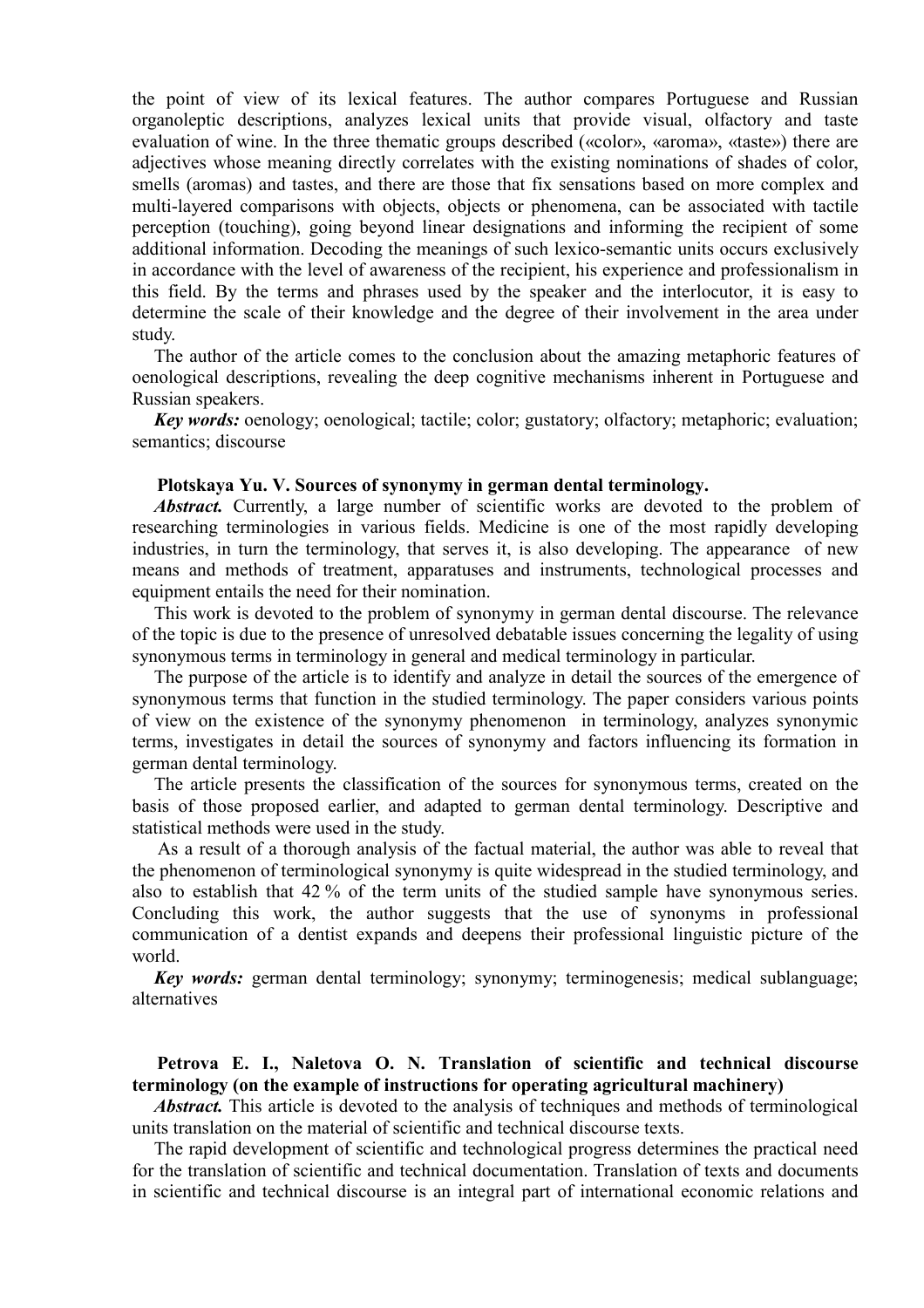processes and is one of the factors of successful intercultural communication. In this case an important condition is compliance of the translated texts with the requirements of equivalence and adequacy. Scientific and technical texts, such as instruction manuals for agricultural machinery, are characterized by their rigor, logic, precision, conciseness, brevity, unambiguity and completeness, which all have an influence on the translation of these texts. The increased density of information, as the most important feature of the texts of scientific and technical discourse, is achieved at the expense of a considerable number of terminological lexical units. The research shows that the lexical specificities of German and Russian and in particular the specificity of the terminological units are not identical and require special translation methods to be employed by the translator. This article examines the two main situations that arise when terminology is translated into a target language when an equivalent or equivalents are found in the respective dictionaries, and when no such equivalent is found. The analysis of translation techniques in the situation when there is no appropriate equivalent in the language to translate the term operating instructions has shown that the terminological units formed by hybrid type or using descriptive translation have been used most often.

*Key words:* translation; equivalence; adequacy; scientific and technical discourse; instruction manual; terminology

## **Vorontsova I. A. Modern practices of English online lexicography**

*Abstract.* The study attempts to analyze the current state of english online lexicography evolving in the context of electronic digital technology. The research is based on more than 30 online dictionaries of english and over 30 meta-lexicographic resources using the following methods: theoretical and linguistic analysis of literature, lexicographic analysis and comparative analysis. The research allowed to define the main concepts and principles underlying modern online dictionaries of english, including integration of lexicographic forms and functions, universalization of online dictionary resources followed by the expansion of the user audience solving various linguistic problems, optimization of tools for the search and retrieval of information providing for high retrieval rate, relevance and reliability of the data, as well as dictionary ergonomics, intuitiveness of its methods and functions, etc. Online lexicographic resources also find themselves striving for «smartization» seen in the customization of the vocabulary look-up mode and creation of user profiles, compilation of context aware dictionaries embedded in other resources, application of the latest technologies to assess the users' «lexicographic behavior», such as eye-tracking and interpretation of user log files. Literature review and online dictionary analysis give grounds to assert that the lexicographic paradigm formed in the second half of the 20th century is being «fine-tuned» in the era of globalization and digitalization: once an automated reference guide with a solid information base, the dictionary is advancing to the level of a dynamically changing, personally configurable innovative synergetic resource, thus becoming a user's full partner in the solution of a large number of tasks related to data reception and generation.

*Key words:* automated lexicography; digital lexicography; lexicographic paradigm; online dictionary; integration of lexicographic forms; dictionary customization; context aware dictionary; user's «lexicographic behavior»

## **Agrafonov P. G. Americans on the Yaroslavl region (second half of XIX – early XX centuries)**

Abstract. The article analyzes materials about the Yaroslavl region, written by the representatives of the United States and published in the second half of XIX – early XX centuries, including personal travel experiences of the Americans who visited the region. The first printed reports about Yaroslavl published on the American continent appeared in the middle of the 19th century. These publications differ in the degree of the authors' awareness, their sources and style. What makes the materials collected in the article especially expressive is the sharp contrast in their content – from a reserved informational reference book to a honeymoon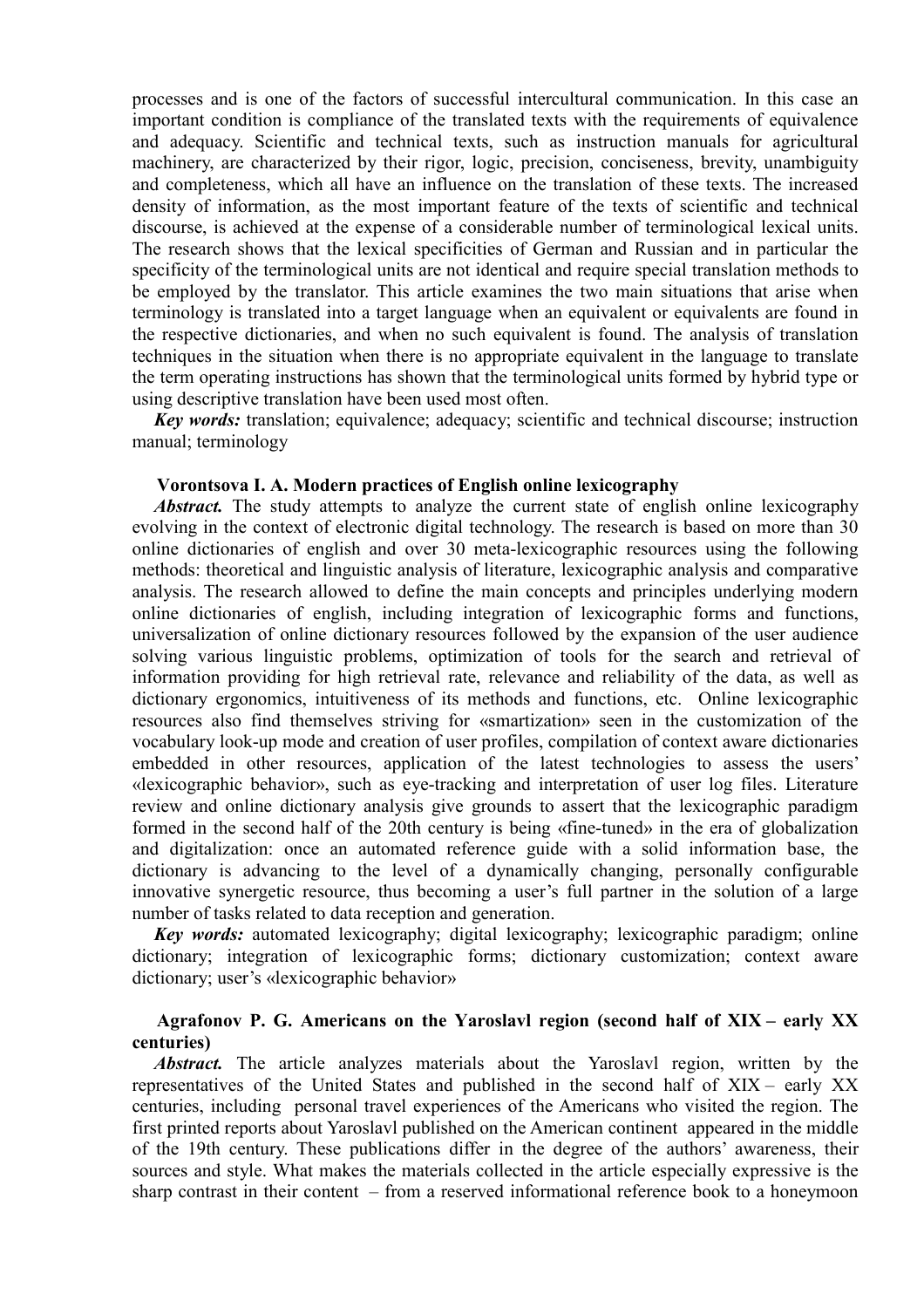diary and eye-witness notes of the pre-revolutionary situation in Yaroslavl in September 1917. The information provided by the Americans is of historical as well as cultural interest, and is analyzed in the interrelationship of the two perspectives. It is worth mentioning that travel notes, regardless of the individual characteristics of the author's text, are a reflection of how elements of different cultures meet, including education, art, politics, customs, everyday life habits, etc. Consequently, along with the historical aspect, the materials described serve as a means of contact between cultures, which provides opportunities to study the mutual perception of different societies. Particular attention is paid to the comparative analysis of the data under consideration. In addition, the article examines the socio-cultural nature of the information contained in the foreigners' comments, which contributes to a deeper study of human activity at a certain period in history. Consequently, the multifaceted communicative interaction of cultures allows for a more complete and vivid characterization of the social scene at a certain point in history.

*Key words:* Yaroslavl; Yaroslavl province; XIX century; 1917; the USA; Robert Sears; Ruth Kedzie Wood; Orrin Sage Whiteman

# **Yuryev A. M. Life in Yaroslavl in 1927–-1929 as reflected in the newspaper The Northern Worker and in the works by I. Ilf and E. Petrov**

*Abstract.* The purpose of the article is to identify places of action and real events in Yaroslavl life in the last years of the New Economic Policy, reflected in the novel The Golden Calf by Ilya Ilf and Yevgeny Petrov, in the satirical article «The negligent attitude to the stomach» and in I. Ilf's notebooks. Thanks to the notes of The Northern Worker journalists and caricatures by the newspaper artist F. Vesely, we were able to identify the location of the cooperative canteen described by I. Ilf and E. Petrov. and compare very different impressions of the Yaroslavl canteen shared by the writers and the local journalists. Studying the notes of The Northern Worker journalists allowed us to locate the summer cooperative garden, where the characters from the novel The Golden Calf were having lunch. The Northern Worker publications helped establish a number of real events serving as the plot for the novel's first chapters: the trial in the Sovkino branch, where Osip Sagasser, the prototype of the novel's character Adam Kozlevich, was a witness; replacement of tram tracks in the center of Yaroslavl in 1928–1929; rotting potatoes in the basement of Elijah the Prophet Church and other events of the city's life. Comparing the details of everyday life in the city, depicted in the novel The Golden Calf, satirical articles by Ilf and Petrov, and I. Ilf's notebooks with the real events that took place in 1927–1929 and reported by journalists of the Northern Worker, also helps to add to the picture of everyday life in Yaroslavl at the end of the NEP period which was mainly lost from the archival documents. The article also attempts to clarify whether journalists of the Northern Worker could have introduced Ilf and Petrov to the stories from the life of Yaroslavl residents, which were later described in the novel The Golden Calf.

*Key words:* Ilya Ilf and Evgeny Petrov; The Golden Calf; The Crank; The Northern Worker; Arbatov; Yaroslavl; Ostap Bender; Franz Vesely; Georgy Kofman; Osip Sagasser

### **Li Xiaotao, Koloda S. A. Chinese national cuisine as a cultural code**

Abstract. The genesis of the chinese national cuisine is considered from the standpoint of cultural studies. The authors give a brief overview of its evolution over the centuries and present a modern interpretation of traditional gastronomy to identify the specifics of the cultural code. The authors take a methodological approach considering the national cuisine of China through the interpretation of gastronomic culture. China's national cuisine is presented as both an important historical and cultural heritage and as a significant element of China's everyday culture. Gastronomic culture is defined as a mental structure expressed through various phenomena. Particular emphasis is placed on analyzing the philosophical aspects of chinese national cuisine and its influence on the formation of the main aspects of the people' s daily life.